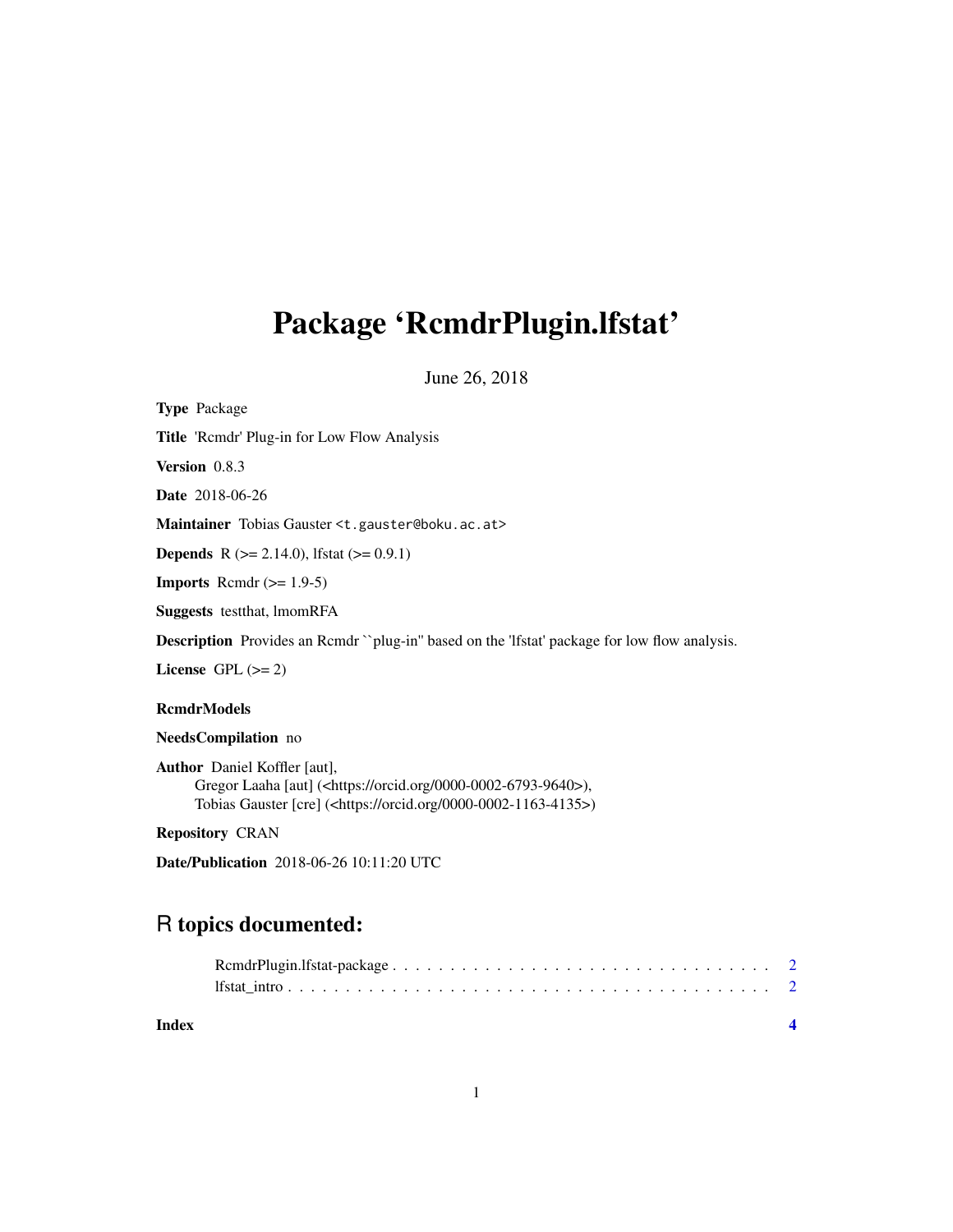<span id="page-1-0"></span>RcmdrPlugin.lfstat-package

*'Rcmdr' Plug-in for Low Flow Analysis*

#### Description

Provides an Rcmdr "plug-in" based on the 'lfstat' package for low flow analysis.

#### Details

The DESCRIPTION file:

| Package:     | RcmdrPlugin.lfstat                                                                                                               |
|--------------|----------------------------------------------------------------------------------------------------------------------------------|
| Type:        | Package                                                                                                                          |
| Title:       | 'Remdr' Plug-in for Low Flow Analysis                                                                                            |
| Version:     | 0.8.3                                                                                                                            |
| Date:        | 2018-06-26                                                                                                                       |
| Authors@R:   | c(person("Daniel", "Koffler", role = "aut"), person("Gregor", "Laaha", role = "aut", email = "gregor.laaha@b                     |
| Maintainer:  | Tobias Gauster <t.gauster@boku.ac.at></t.gauster@boku.ac.at>                                                                     |
| Depends:     | R ( $> = 2.14.0$ ), lfstat ( $> = 0.9.1$ )                                                                                       |
| Imports:     | Rcmdr $(>= 1.9-5)$                                                                                                               |
| Suggests:    | testthat, lmomRFA                                                                                                                |
| Description: | Provides an Rcmdr "plug-in" based on the 'lfstat' package for low flow analysis.                                                 |
| License:     | $GPL (= 2)$                                                                                                                      |
| RcmdrModels: |                                                                                                                                  |
| Author:      | Daniel Koffler [aut], Gregor Laaha [aut] ( <https: 0000-0002-6793-9640="" orcid.org="">), Tobias Gauster [cre] (<a></a></https:> |

Index of help topics:

```
RcmdrPlugin.lfstat-package
                     'Rcmdr' Plug-in for Low Flow Analysis
lfstat_intro Lfstat - Introduction
```
#### Author(s)

NA

Maintainer: Tobias Gauster <t.gauster@boku.ac.at>

lfstat\_intro *Lfstat - Introduction*

#### Description

Opens a introduction-pdf-file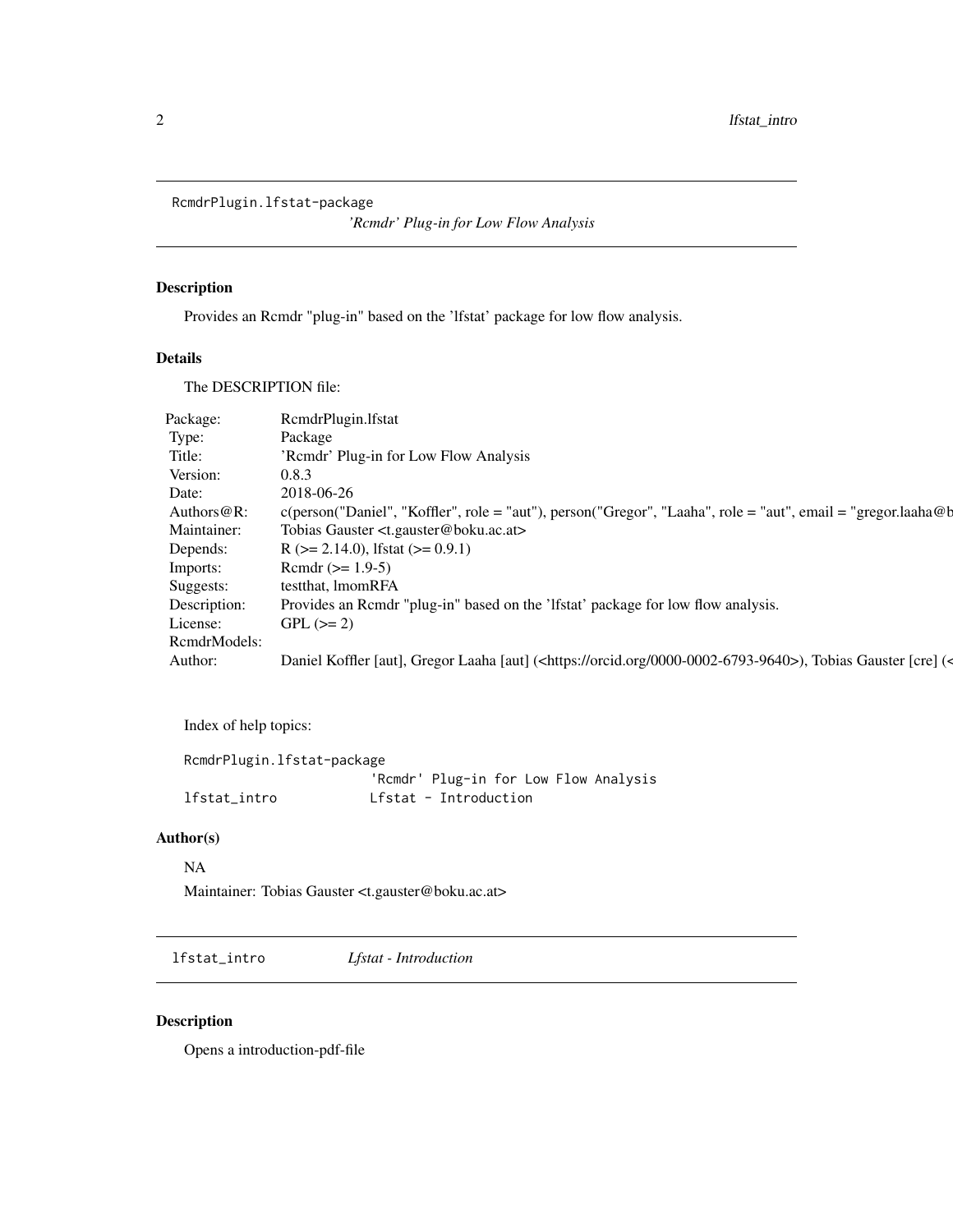#### lfstat\_intro 3

#### Usage

lfstat\_intro()

#### Author(s)

Daniel Koffler and Gregor Laaha

#### References

Gustard, A. & Demuth, S. (2009) (Eds) Manual on Low-flow Estimation and Prediction. Operational Hydrology Report No. 50, WMO-No. 1029, 136p.